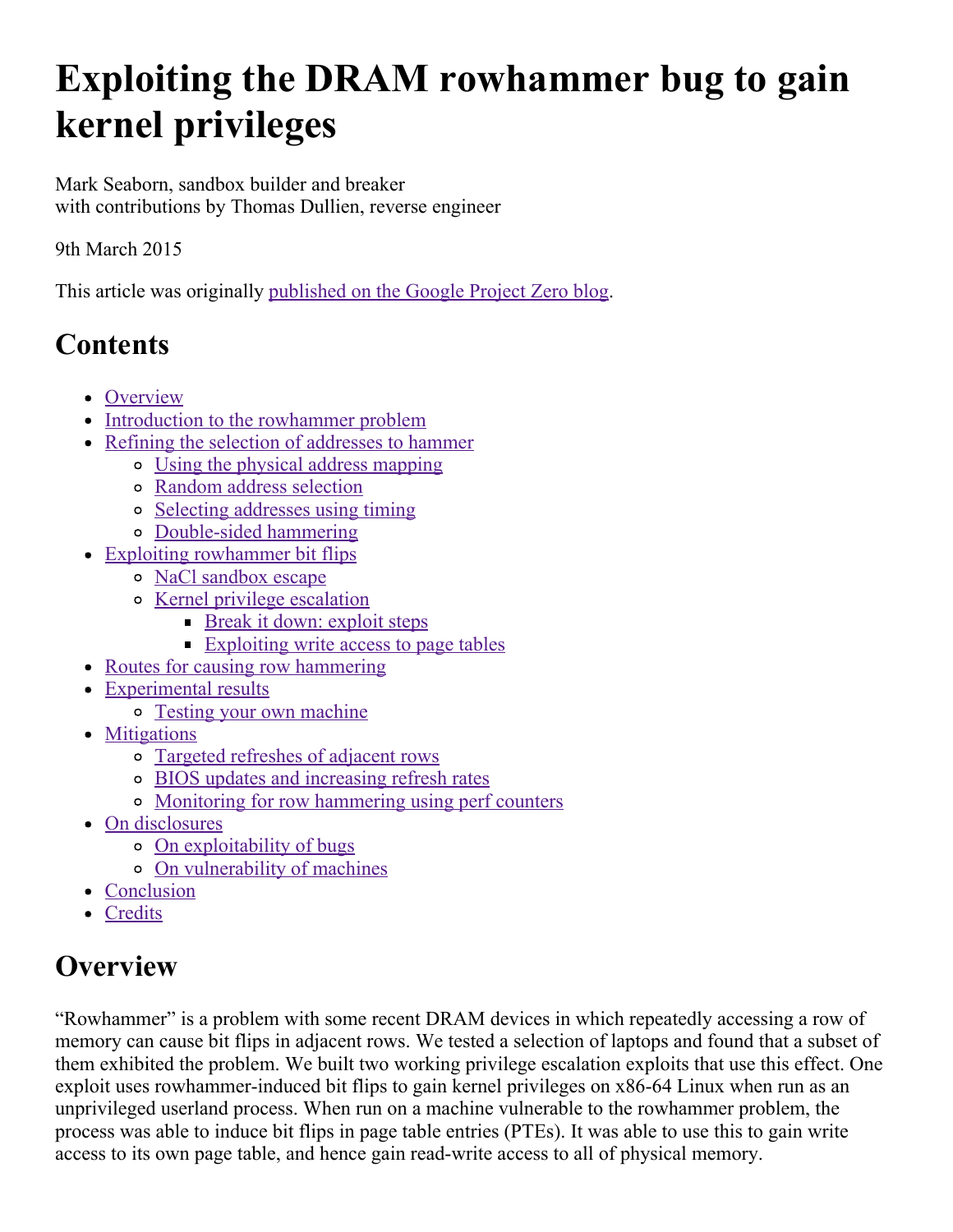We don't know for sure how many machines are vulnerable to this attack, or how many existing vulnerable machines are fixable. Our exploit uses the x86 CLFLUSH instruction to generate many accesses to the underlying DRAM, but other techniques might work on non-x86 systems too.

We expect our PTE-based exploit could be made to work on other operating systems; it is not inherently Linux-specific. Causing bit flips in PTEs is just one avenue of exploitation; other avenues for exploiting bit flips can be practical too. Our other exploit demonstrates this by escaping from the Native Client sandbox.

### <span id="page-1-0"></span>**Introduction to the rowhammer problem**

We learned about the rowhammer problem from Yoongu Kim et al's paper, "Flipping Bits in Memory" Without Accessing Them: An [Experimental](http://users.ece.cmu.edu/~yoonguk/papers/kim-isca14.pdf) Study of DRAM Disturbance Errors" (Yoongu Kim, Ross Daly, Jeremie Kim, Chris Fallin, Ji Hye Lee, Donghyuk Lee, Chris Wilkerson, Konrad Lai, Onur Mutlu).

They demonstrate that, by repeatedly accessing two "aggressor" memory locations within the process's virtual address space, they can cause bit flips in a third, "victim" location. The victim location is potentially outside the virtual address space of the process — it is in a different DRAM row from the aggressor locations, and hence in a different 4k page (since rows are larger than 4k in modern systems).

This works because DRAM cells have been getting smaller and closer together. As DRAM manufacturing scales down chip features to smaller physical dimensions, to fit more memory capacity onto a chip, it has become harder to prevent DRAM cells from interacting electrically with each other. As a result, accessing one location in memory can disturb neighbouring locations, causing charge to leak into or out of neighbouring cells. With enough accesses, this can change a cell's value from 1 to 0 or vice versa.

The paper explains that this tiny snippet of code can cause bit flips:

```
code1a:
mov (X), %eax // Read from address X
mov (Y), %ebx // Read from address Y
 clflush (X) // Flush cache for address X
 clflush (Y) // Flush cache for address Y
 jmp code1a
```
Two ingredients are required for this routine to cause bit flips:

• **Address selection:** For code1a to cause bit flips, addresses X and Y must map to different rows of DRAM in the same bank.

Some background: Each DRAM chip contains many rows of cells. Accessing a byte in memory involves transferring data from the row into the chip's "row buffer" (discharging the row's cells in the process), reading or writing the row buffer's contents, and then copying the row buffer's contents back to the original row's cells (recharging the cells).

It is this process of "activating" a row (discharging and recharging it) that can disturb adjacent rows. If this is done enough times, in between automatic refreshes of the adjacent rows (which usually occur every 64ms), this can cause bit flips in the adjacent rows.

The row buffer acts as a cache, so if addresses  $X$  and  $Y$  point to the same row, then code1a will just read from the row buffer without activating the row repeatedly.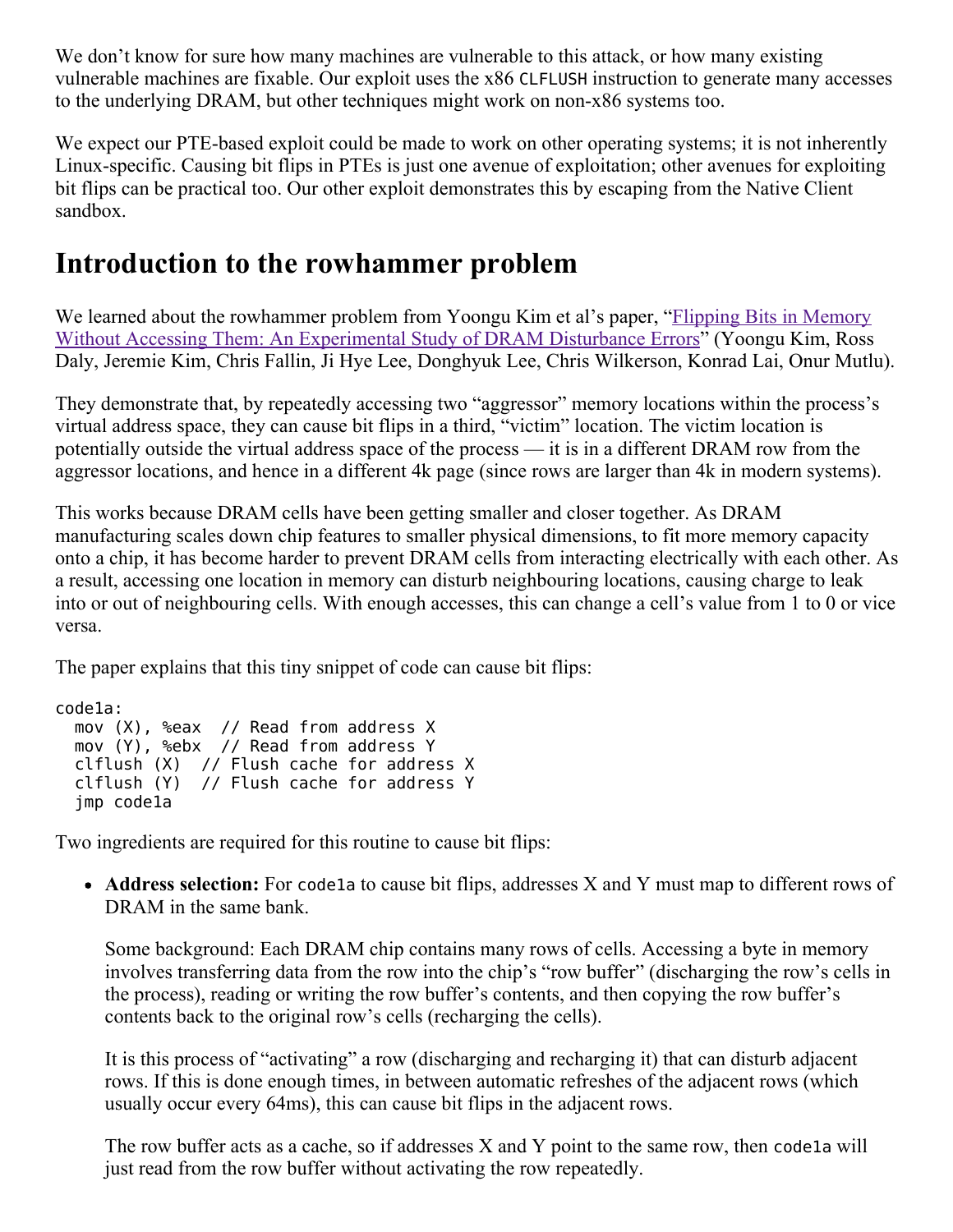Furthermore, each bank of DRAM has its own notion of a "currently activated row". So if addresses X and Y point to different banks, code1a will just read from those banks' row buffers without activating rows repeatedly. (Banks are groups of DRAM chips whose rows are activated in lockstep.)

However, if X and Y point to different rows in the same bank, code1a will cause X and Y's rows to be repeatedly activated. This is termed "row hammering".

• Bypassing the cache: Without code1a's CLFLUSH instructions, the memory reads (MOVs) will be served from the CPU's cache. Flushing the cache using CLFLUSH forces the memory accesses to be sent to the underlying DRAM, which is necessary to cause the rows to be repeatedly activated.

Note that the paper's version of code1a also includes an MFENCE instruction. However, we found that using MFENCE was unnecessary and actually reduced the number of bit flips we saw. Yoongu Kim's modified memtest also omits the MFENCE from its row hammering code.

### <span id="page-2-0"></span>**Refining the selection of addresses to hammer**

### <span id="page-2-1"></span>**Using the physical address mapping**

How can we pick pairs of addresses that satisfy the "different row, same bank" requirements?

One possibility is to use knowledge of how the CPU's memory controller maps physical addresses to DRAM's row, column and bank numbers, along with knowledge of either:

- The absolute physical addresses of memory we have access to. Linux allows this via /proc/*PID*/pagemap.
- The relative physical addresses of memory we have access to. Linux can allow this via its support for "huge pages", which cover 2MB of contiguous physical address space per page. Whereas a normal 4k page is smaller than a typical DRAM row, a 2MB page will typically cover multiple rows, some of which will be in the same bank.

Yoongu Kim et al take this approach. They pick  $Y = X + 8MB$ yte based on knowledge of the physical address mapping used by the memory controllers in Intel and AMD's CPUs.

#### <span id="page-2-2"></span>**Random address selection**

The CPU's physical address mapping can be difficult to determine, though, and features such as /proc/*PID*/pagemapand huge pages are not available everywhere. Furthermore, if our guesses about the address mapping are wrong, we might pick an offset that pessimises our chances of successful row hammering. (For example,  $Y = X + 8$  kByte might always give addresses in different banks.)

A simpler approach is to pick address pairs at random. We allocate a large block of memory (e.g. 1GB) and then pick random virtual addresses within that block. On a machine with 16 DRAM banks (as one of our test machines has: 2 DIMMs with 8 banks per DIMM), this gives us a 1/16 chance that the chosen addresses are in the same bank, which is quite high. (The chance of picking two addresses in the same row is negligible.)

Furthermore, we can increase our chances of successful row hammering by modifying code1a to hammer more addresses per loop iteration. We find we can hammer 4 or 8 addresses without slowing down the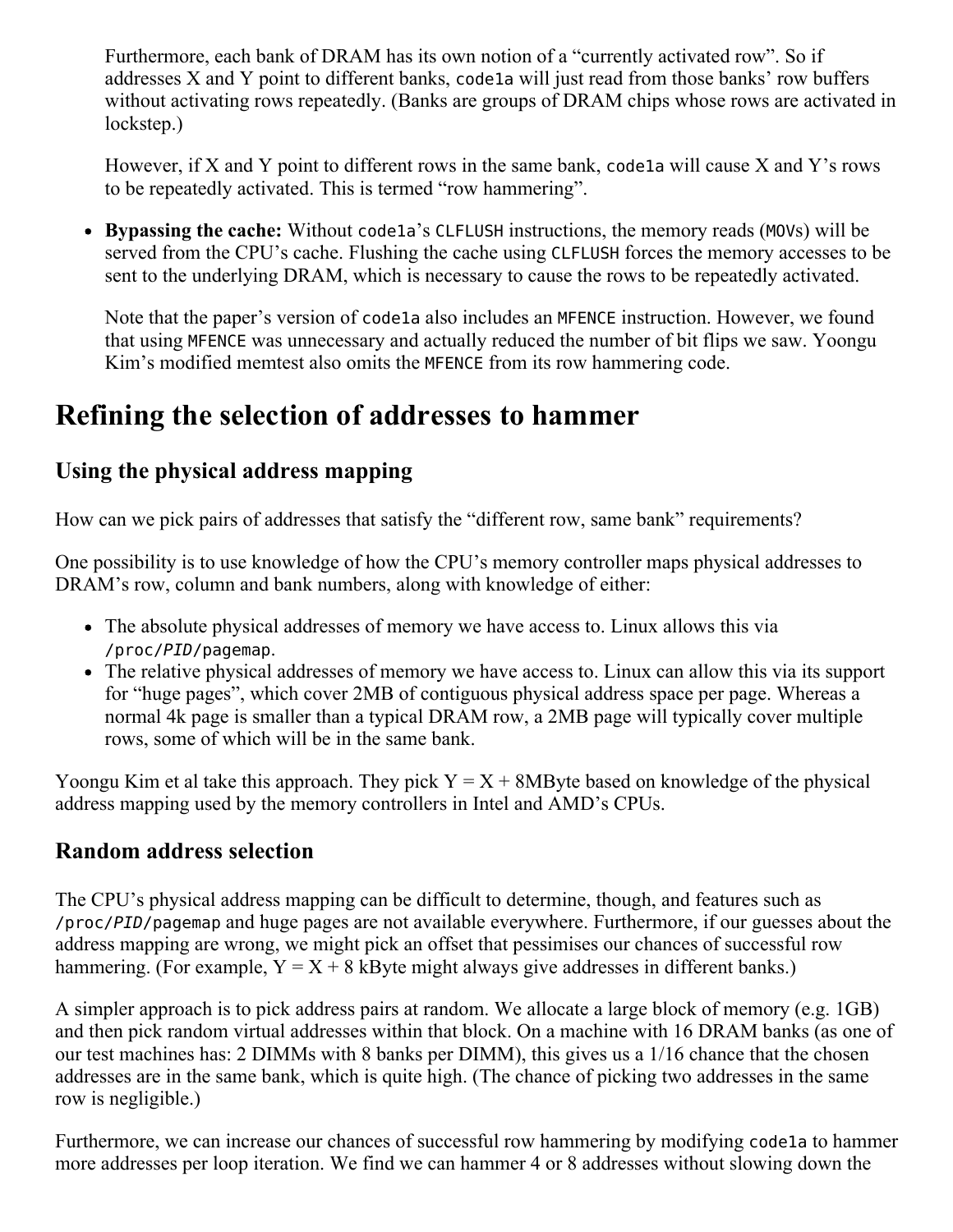time per iteration.

### <span id="page-3-1"></span>**Selecting addresses using timing**

Another way to determine whether a pair of addresses has the "different row, same bank" property would be to time uncached accesses to those addresses using a fine-grained timer such as the RDTSC instruction. The access time will be slower for pairs that satisfy this property than those that don't.

#### <span id="page-3-2"></span>**Doublesided hammering**

We have found that we can increase the chances of getting bit flips in row N by row-hammering both of its neighbours (rows N-1 and N+1), rather than by hammering one neighbour and a more-distant row. We dub this "double-sided hammering".

For many machines, double-sided hammering is the only way of producing bit flips in reasonable time. For machines where random selection is already sufficient to cause bit flips, double-sided hammering can lead to a vastly increased number of bits flipped. We have observed 25+ bits flipped in one row on one particularly fragile machine.

Performing double-sided hammering is made more complicated by the underlying memory geometry. It requires the attacker to know or guess what the offset will be, in physical address space, between two rows that are in the same bank *and* are adjacent. Let's call this the "row offset".

From our testing, we were able to naively extrapolate that the row offset for laptop Model #4 (see the table below) is 256k. We did this by observing the likelihood of bit flips relative to the distance the selected physical memory pages had from the victim page. This likelihood was maximized when we hammered the locations 256k below and above a given target row.

This "256k target memory area, 256k victim memory area, 256k target memory area" setup has shown itself to be quite effective on other laptops by the same vendor. It is likely that this setup needs to be tweaked for other vendors.

This 256k row offset could probably be explained as being a product of the row size (number of columns), number of banks, number of channels, etc., of the DRAM in this machine, though this requires further knowledge of how the hardware maps physical addresses to row and bank numbers.

Doing double-sided hammering does require that we can pick physically-contiguous pages (e.g. via /proc/*PID*/pagemapor huge pages).

## <span id="page-3-0"></span>**Exploiting rowhammer bit flips**

Yoongu Kim et al say that "With some engineering effort, we believe we can develop Code 1a into a disturbance attack that … hijacks control of the system", but say that they leave this research task for the future. We took on this task!

We found various machines that exhibit bit flips (see the experimental results below). Having done that, we wrote two exploits:

• The [first](https://code.google.com/p/google-security-research/issues/detail?id=284) runs as a [Native](https://developer.chrome.com/native-client) Client (NaCl) program and escalates privilege to escape from NaCl's x8664 sandbox, acquiring the ability to call the host OS's syscalls directly. We have mitigated this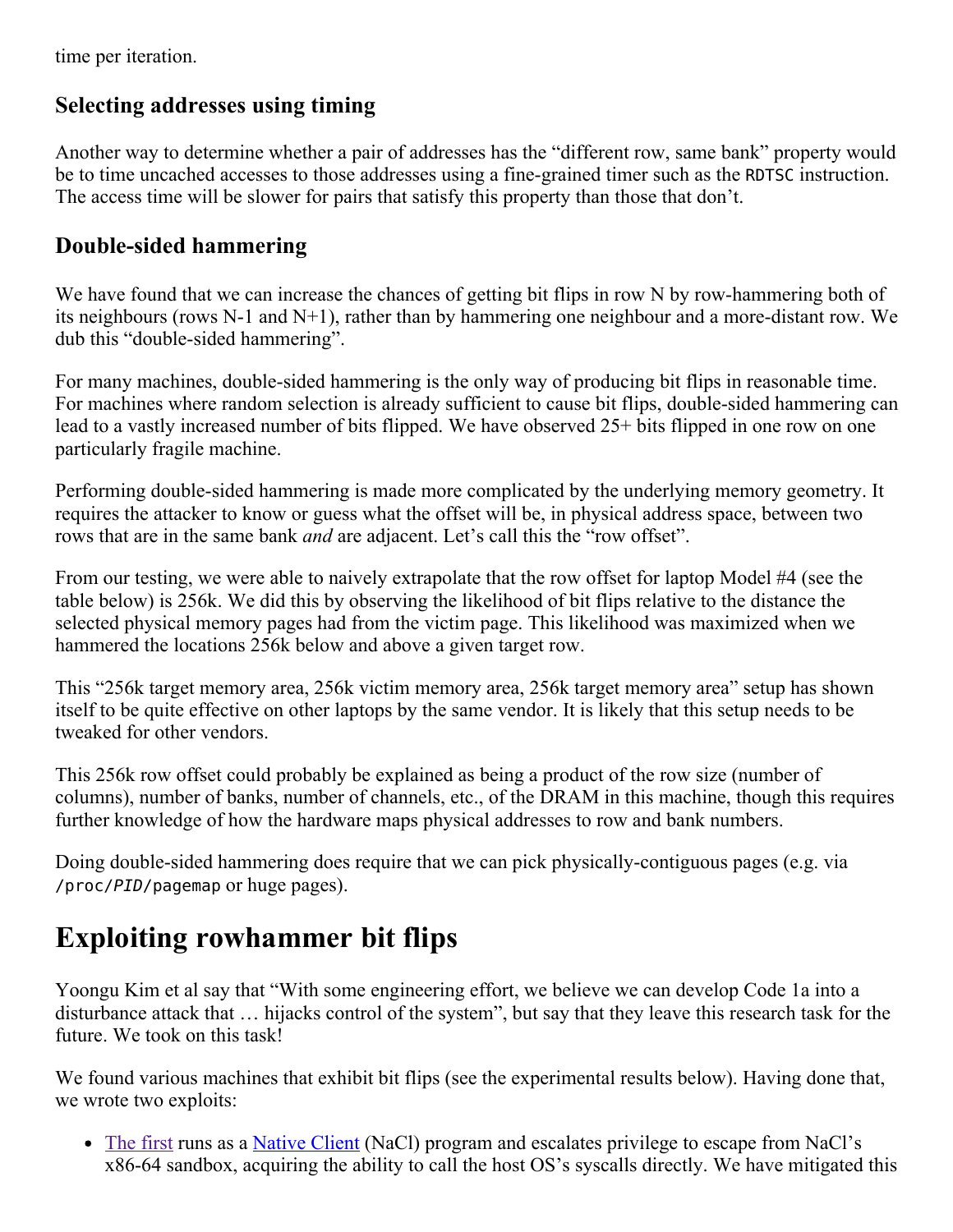by changing NaCl to disallow the CLFLUSH instruction. (I picked NaCl as the first exploit target because I work on NaCl and have written proof-of-concept NaCl sandbox escapes before.)

• The [second](https://code.google.com/p/google-security-research/issues/detail?id=283) runs as a normal x86-64 process on Linux and escalates privilege to gain access to all of physical memory. This is harder to mitigate on existing machines.

#### <span id="page-4-0"></span>**NaCl sandbox escape**

Native Client is a sandboxing system that allows running a subset of x86-64 machine code (among other architectures) inside a sandbox. Before running an x86-64 executable, NaCl uses a validator to check that its code conforms to a subset of x86 [instructions](https://developer.chrome.com/native-client/reference/sandbox_internals/x86-64-sandbox#x86-64-sandbox) that NaCl deems to be safe.

However, NaCl assumes that the hardware behaves correctly. It assumes that memory locations don't change without being written to! NaCl's approach of validating machine code is particularly vulnerable to bit flips, because:

- A bit flip in validated code can turn a safe instruction sequence into an unsafe one.
- Under NaCl, the sandboxed program's code segment is readable by the program. This means the program can check whether a bit flip has occurred and determine whether or how it can exploit the change.

Our exploit targets NaCl's instruction sequence for sandboxed indirect jumps, which looks like this:

andl \$~31, %eax // Truncate address to 32 bits and mask to be 32-byte-aligned. addq %r15, %rax // Add %r15, the sandbox base address. jmp \*%rax // Indirect jump.

The exploit works by triggering bit flips in that code sequence. It knows how to exploit 13% of the possible bit flips. Currently it only handles bit flips that modify register numbers. (With more work, it could handle more exploitable cases, such as opcode changes.) For example, if a bit flip occurs in bit 0 of the register number in "jmp  $*$  \*  $*$  rax", this morphs to "jmp  $*$  \*  $*$  rcx", which is easily exploitable — since %rcxis unconstrained, this allows jumping to any address. Normally NaCl only allows indirect jumps to 32-byte-aligned addresses (and it ensures that instructions do not cross 32-byte bundle boundaries). Once a program can jump to an unaligned address, it can escape the sandbox, because it is possible to hide unsafe x86 instructions inside safe ones. For example:

20ea0: 48 b8 0f 05 eb 0c f4 f4 f4 f4 movabs \$0xf4f4f4f40ceb050f,%rax

This hides a SYSCALL instruction (0f 05) at address 0x20ea2.

Our NaCl exploit does the following:

- It fills the sandbox's dynamic code area with 250MB of NaClized indirect jump instruction sequences using NaCl's dyncode create() API.
- In a loop:
	- It rowhammers the dynamic code area using CLFLUSH, picking random pairs of addresses.
	- It searches the dynamic code area for bit flips. If it sees an exploitable bit flip, it uses it to jump to shell code hidden inside NaCl-validated instructions. Otherwise, if the bit flip isn't exploitable, it continues.

We have mitigated this by changing NaCl's x86 validator to disallow the CLFLUSH instruction (tracked by CVE-2015-0565). However, there might be other ways to cause row hammering besides CLFLUSH (see below).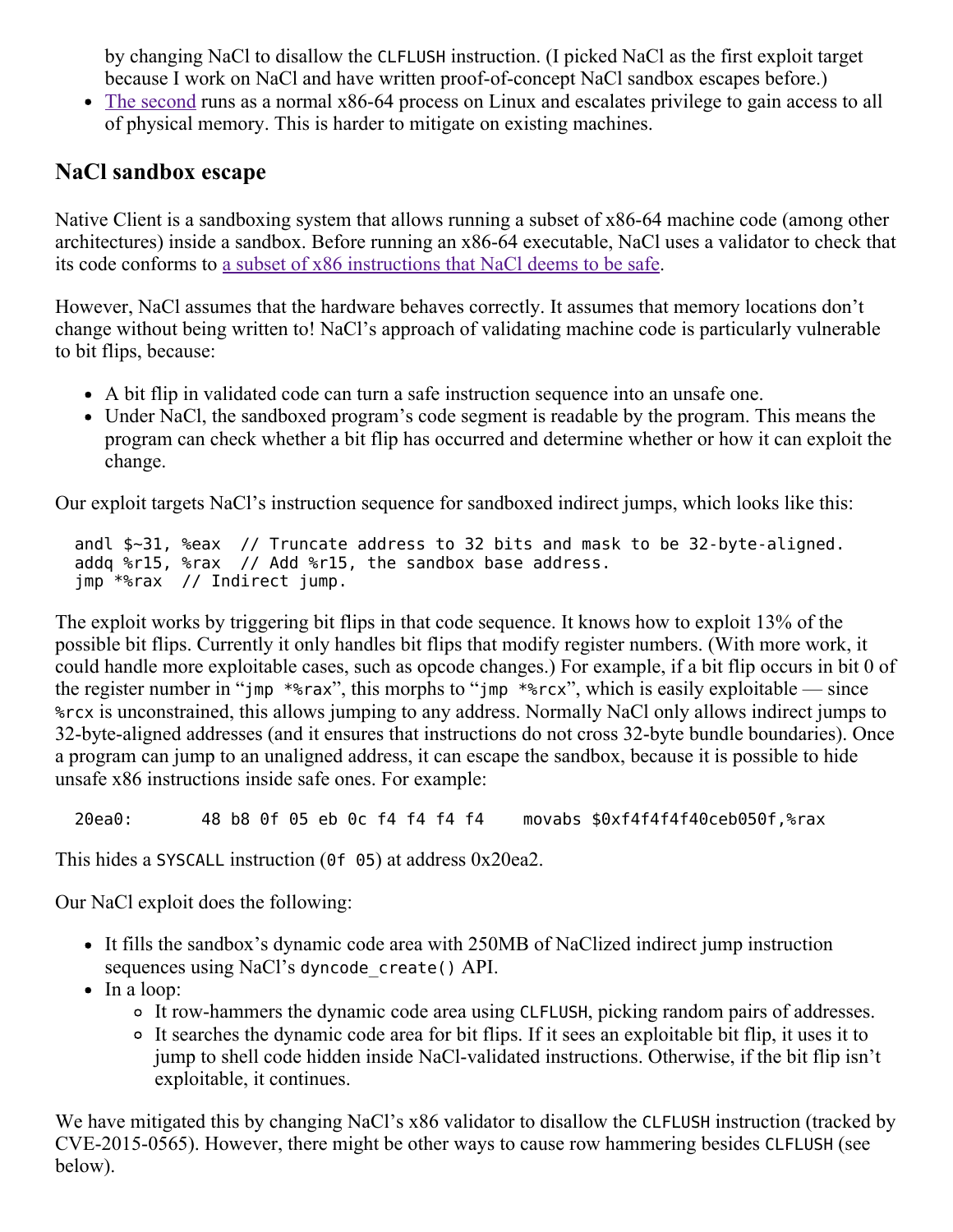Prior to disallowing CLFLUSH in NaCl, it may have been possible to chain this NaCl exploit together with the kernel privilege escalation below so that a NaCl app in the Chrome Web Store app could gain kernel privileges, using just one underlying hardware bug for the whole chain. To our knowledge there was no such app in the Chrome Web Store. PNaCl — which is available on the open web — has an extra layer of protection because an attacker would have had to find an exploit in the PNaCl translator before being able to emit a CLFLUSH instruction.

### <span id="page-5-0"></span>**Kernel privilege escalation**

Our kernel privilege escalation works by using row hammering to induce a bit flip in a page table entry (PTE) that causes the PTE to point to a physical page containing a page table of the attacking process. This gives the attacking process read-write access to one of its own page tables, and hence to all of physical memory.

There are two things that help ensure that the bit flip has a high probability of being exploitable:

1. Rowhammer-induced bit flips tend to be repeatable. This means we can tell in advance if a DRAM cell tends to flip and whether this bit location will be useful for the exploit.

For example, bit 51 in a 64-bit word is the top bit of the physical page number in a PTE on  $x86-64$ . If this changes from 0 to 1, that will produce a page number that's bigger than the system's physical memory, which isn't useful for our exploit, so we can skip trying to use this bit flip. However, bit 12 is the bottom bit of the PTE's physical page number. If that changes from 0 to 1 or from 1 to 0, the PTE will still point to a valid physical page.

2. We spray most of physical memory with page tables. This means that when a PTE's physical page number changes, there's a high probability that it will point to a page table for our process.

We do this spraying by mmap() ing the same file repeatedly. This can be done quite quickly: filling 3GB of memory with page tables takes about 3 seconds on our test machine.

There are two caveats:

- Our exploit runs in a normal Linux process. More work may be required for this to work inside a sandboxed Linux process (such as a Chromium renderer process).
- We tested on a machine with low memory pressure. Making this work on a heavily-loaded machine may involve further work.

#### <span id="page-5-1"></span>**Break it down: exploit steps**

The first step is to search for aggressor/victim addresses that produce useful bit flips:

- $\bullet$  mmap() a large block of memory.
- Search this block for aggressor/victim addresses by row-hammering random address pairs. Alternatively, we can use aggressor/victim physical addresses that were discovered and recorded on a previous run; we use /proc/self/pagemap to search for these in memory.
- If we find aggressor/victim addresses where the bit flipped within the 64-bit word isn't useful for the exploit, just skip that address set.
- Otherwise, munmap() all but the aggressor and victim pages and begin the exploit attempt.

In preparation for spraying page tables, we create a file in /dev/shm(a shared memory segment) that we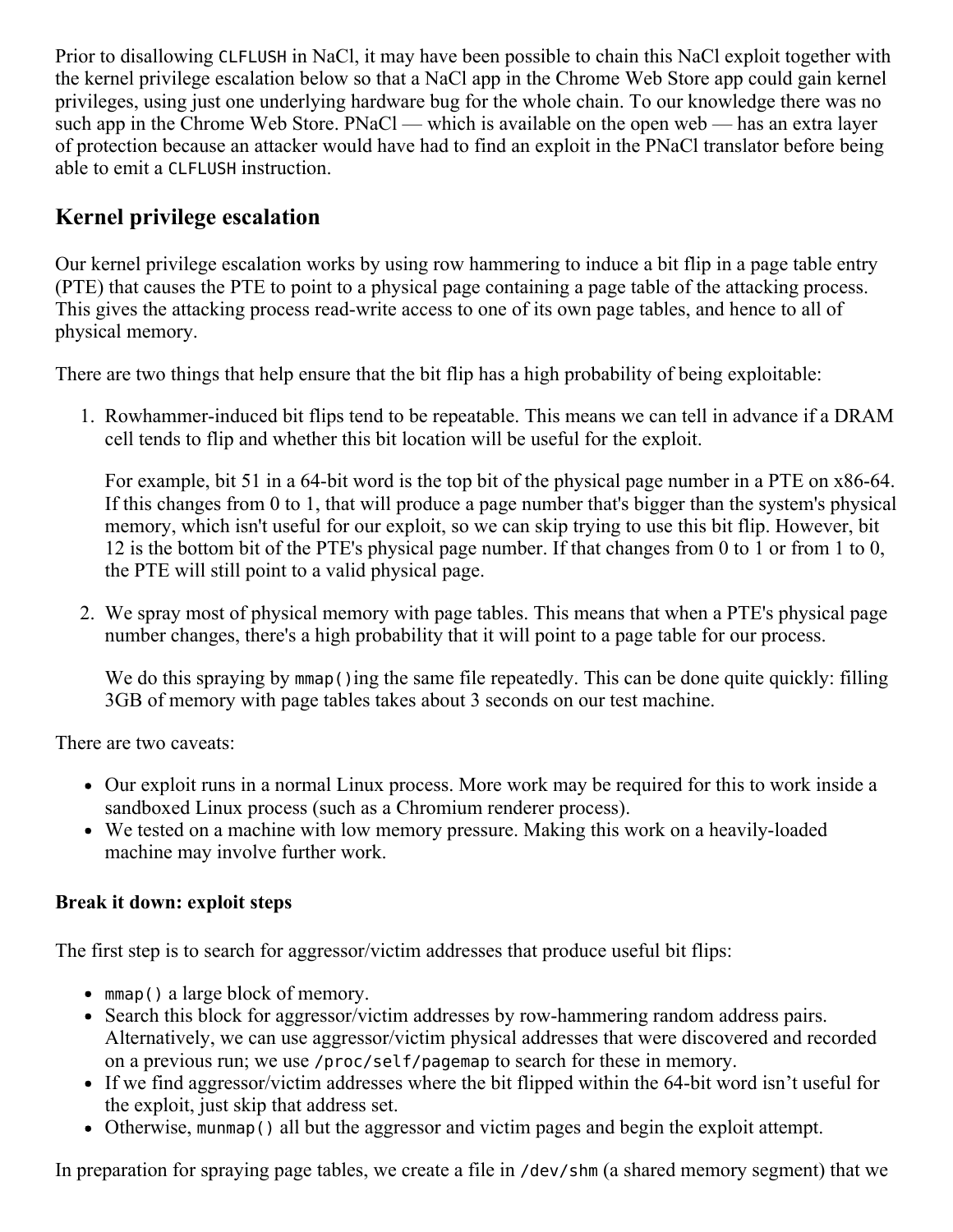will mmap() repeatedly. (See later for how we determine its size.) We write a marker value at the start of each 4k page in the file so that we can easily identify these pages later, when checking for PTE changes.

Note that we don't want these data pages to be allocated from sequential physical addresses, because then flips in the lower bits of physical page numbers would tend to be unexploitable: A PTE pointing to one data page would likely change to pointing to another data page.

To avoid that problem, we first deliberately fragment physical memory so that the kernel's allocations from physical memory are randomised:

- mmap() (with MAP POPULATE) a block of memory that's a large fraction of the machine's physical memory size.
- Later, whenever we do something that will cause the kernel to allocate a 4k page (such as a page table), we release a page from this block using madvise()  $+$  MADV DONTNEED.

We are now ready to spray memory with page tables. To do this, we  $\mathsf{mmap}(\cdot)$  the data file repeatedly:

- $\bullet$  We want each mapping to be at a 2MB-aligned virtual address, since each 4k page table covers a 2MB region of virtual address space. We use MAP FIXED for this.
- We cause the kernel to populate some of the PTEs by accessing their corresponding pages. We only need to populate one PTE per page table: We know our bit flip hits the Nth PTE in a page table, so, for speed, we only fault in the Nth 4k page in each 2MB chunk.
- Linux imposes a limit of about  $2^{\wedge}16$  on the number of VMAs (mmap()'d regions) a process can have. This means that our /dev/shm data file must be large enough such that, when mapped  $2^{\wedge}16$ times, the mappings create enough page tables to fill most of physical memory. At the same time, we want to keep the data file as small as possible so as not to waste memory that could instead be filled with page tables. We pick its size accordingly.
- In the middle of this, we munmap() the victim page. With a high probability, the kernel will reuse this physical page as a page table. We can't touch this page directly any more, but we can potentially modify it via row hammering.

Having finished spraying, it's hammer time. We hammer the aggressor addresses. Hopefully this induces the bit flip in the victim page. We can't observe the bit flip directly (unlike in the NaCl exploit).

Now we can check whether PTEs changed exploitably. We scan the large region we mapped to see whether any of the PTEs now point to pages other than our data file. Again, for speed, we only need to check the Nth page within each 2MB chunk. We can check for the marker value we wrote earlier. If we find no marker mismatches, our attempt failed (and we could retry).

If we find a marker mismatch, then we have gained illicit access to a physical page. Hopefully this is one of the page tables for our address space. If we want to be careful, we can verify whether this page looks like one of our page tables. The Nth 64-bit field should look like a PTE (certain bits will be set or unset) and the rest should be zero. If not, our attempt failed (and we could retry).

At this point, we have write access to a page table, probably our own. However, we don't yet know which virtual address this is the page table for. We can determine that as follows:

- Write a PTE to the page (e.g. pointing to physical page 0).
- Do a second scan of address space to find a second virtual page that now points to somewhere other than our data file. If we don't find it, our attempt failed (and we could retry).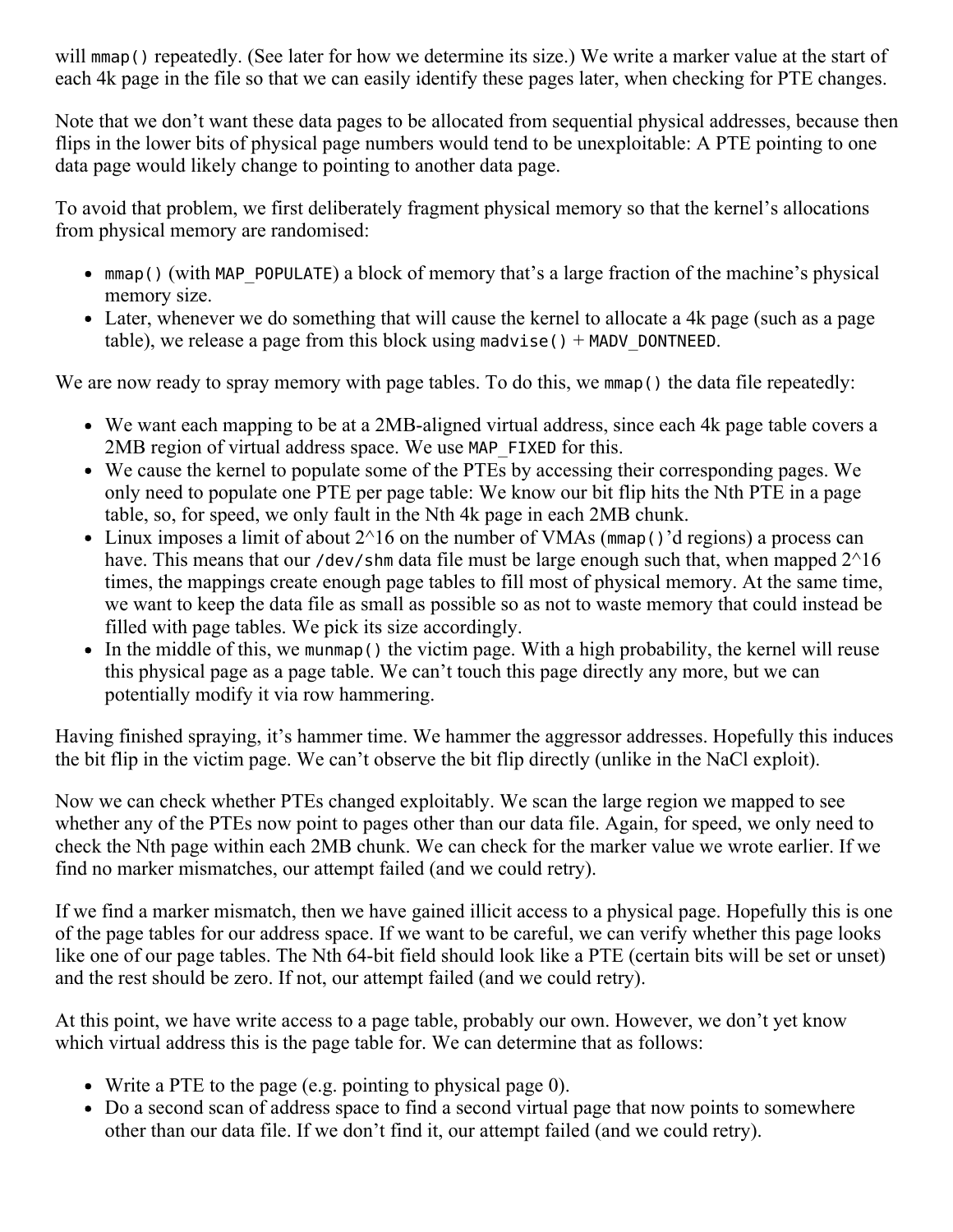#### <span id="page-7-0"></span>**Exploiting write access to page tables**

We now have write access to one of our process's page tables. By modifying the page table, we can get access to any page in physical memory. We now have many options for how to exploit that, varying in portability, convenience and speed. The portable options work without requiring knowledge of kernel data structures. Faster options work in O(1) time, whereas slower options might require scanning all of physical memory to locate a data structure.

Some options are:

- Currently implemented option: Modify a SUID-root executable such as /bin/ping, overwriting its entry point with our shell code, and then run it. Our shell code will then run as root. This approach is fast and portable, but it does require access to /proc/*PID*/pagemap: We load /bin/ping(using open() and  $mmap()$ +MAP\_POPULATE) and query which physical pages it was loaded into using /proc/self/pagemap.
- A similar approach is to modify a library that a SUID executable uses, such as /lib64/ld-linuxx86-64.so.2. (On some systems, SUID executables such as /bin/pingcan't be open()'d because their permissions have been locked down.)
- Other, less portable approaches are to modify kernel code or kernel data structures.
	- We could modify our process's UID field. This would require locating the "struct cred" for the current process and knowing its layout.
	- We could modify the kernel's syscall handling code. We can quickly determine its physical address using the SIDT instruction, which is exposed to unprivileged code.

### <span id="page-7-1"></span>**Routes for causing row hammering**

Our proof-of-concept exploits use the x86 CLFLUSH instruction, because it's the easiest way to force memory accesses to be sent to the underlying DRAM and thus cause row hammering.

The fact that CLFLUSH is usable from unprivileged code is surprising, because the number of legitimate uses for it outside of a kernel or device driver is probably very small. For comparison, ARM doesn't have an unprivileged cache-flush instruction. (ARM Linux does have a cacheflush() syscall, used by JITs, for synchronising instruction and data caches. On x86, the i-cache and d-cache are synchronised automatically, so CLFLUSH isn't needed for this purpose.)

We have changed NaCl's x86 validator to disallow CLFLUSH. Unfortunately, kernels can't disable CLFLUSH for normal userland code. Currently, CLFLUSH can't be intercepted or disabled, even using VMX (x86 virtualisation). (For example, RDTSC can be intercepted without VMX support. VMX allows intercepting more instructions, including WBINVD and CPUID, but not CLFLUSH.) There might be a case for changing the x86 architecture to allow CLFLUSH to be intercepted. From a security engineering point of view, removing unnecessary attack surface is good practice.

However, there might be ways of causing row hammering without CLFLUSH, which might work on nonx86 architectures too:

**Normal memory accesses:** Is it possible that normal memory accesses, in sufficient quantity or in the right pattern, can trigger enough cache misses to cause rowhammer-induced bit flips? This would require generating cache misses at every cache level (L1, L2, L3, etc.). Whether this is feasible could depend on the associativity of these caches.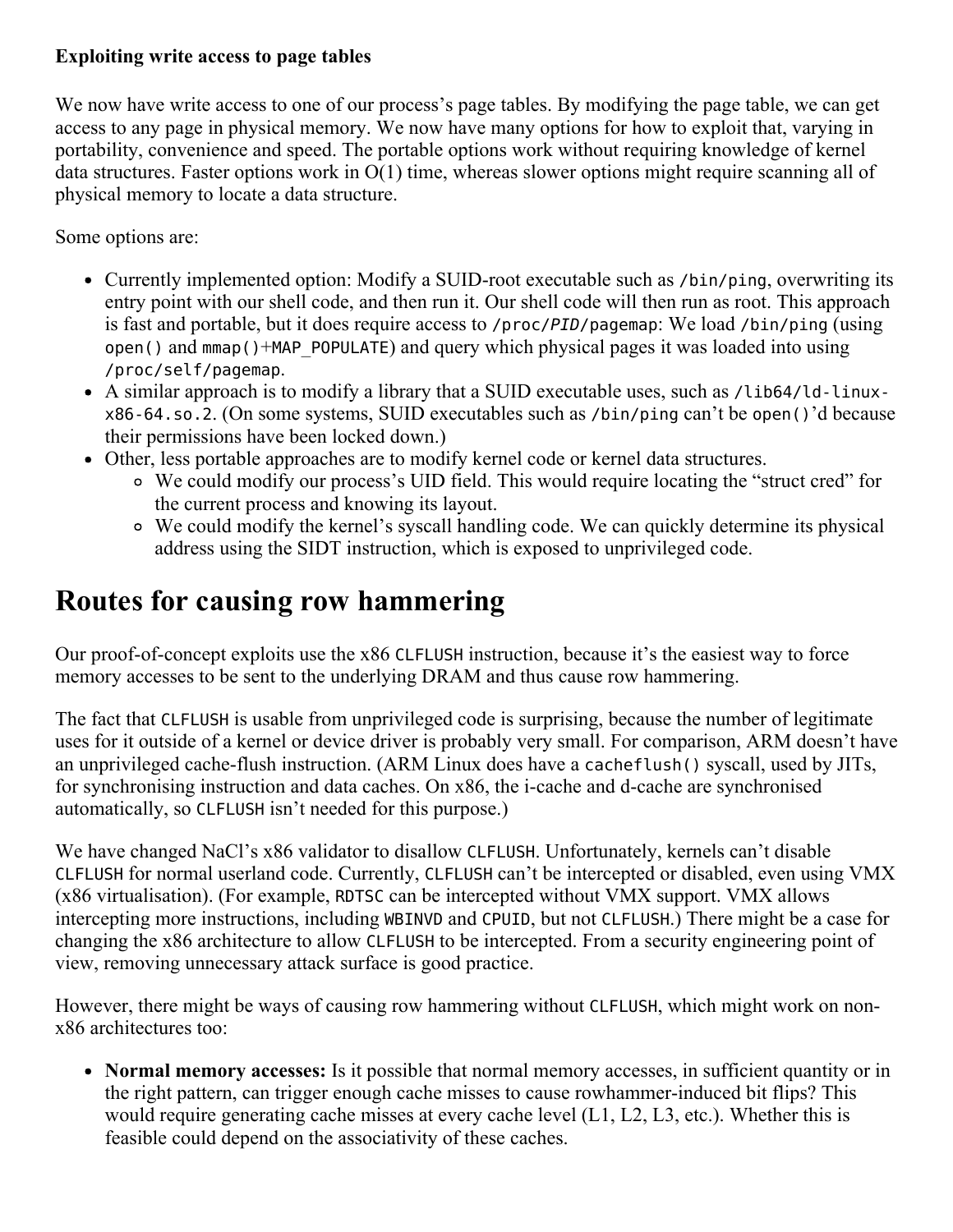If this is possible, it would be a serious problem, because it might be possible to generate bit flips from JavaScript code on the open web, perhaps via JavaScript typed arrays.

- Non-temporal memory accesses: On x86, these include non-temporal stores (MOVNTI, MOVNTO, MOVNTDQ(A), MOVNTPD, MOVNTSD and MOVNTSS) and non-temporals reads (via prefetches  $-$ PREFETCHNTA).
- Atomic memory **accesses:** Some reports claim that non-malicious use of spinlocks can cause row hammering, although the reports have insufficient detail and we've not been able to verify this. (See "The Known Failure [Mechanism](http://www.futureplus.com/images/FS2800/The%20Known%20Failure%20Mechanism%20in%20DDR3%20memory%20called%20Row%20Hammer.pdf) in DDR3 memory called 'Row Hammer'", Barbara Aichinger.) This seems unlikely on a multi-core system where cores share the highest-level cache. However, it might be possible on multi-socket systems where some pairs of cores don't share any cache.
- Misaligned atomic memory accesses:  $x86$  CPUs guarantee that instructions with a LOCK prefix access memory atomically, even if the address being accessed is misaligned, and even if it crosses a cache line boundary. (See section 8.1.2.2, "Software Controlled Bus Locking", in *Intel's* [architecture](http://download.intel.com/products/processor/manual/325462.pdf) reference, which says "The integrity of a bus lock is not affected by the alignment of the memory field".) This is done for backwards compatibility. In this case, the CPU doesn't use modern cache coherency protocols for atomicity. Instead, the CPU falls back to the older mechanism of locking the bus, and we believe it might use uncached memory accesses. (On some multi-CPU-socket NUMA machines, this locking is *[implemented](http://www.drdobbs.com/parallel/quickpath-interconnect-rules-of-the-rev/221600290?pgno=5) via the QPI protocol* rather than via a physical #LOCK pin.)

If misaligned atomic ops generate uncached DRAM accesses, they might be usable for row hammering.

Initial investigation suggests that these atomic ops do bypass the cache, but that they are too slow for this to generate enough memory accesses, within a 64ms refresh period, to generate bit flips.

- **Uncached pages:** For example, Windows' CreateFileMapping()API has a SEC\_NOCACHEflag for requesting a non-cacheable page mapping.
- **Other OS interfaces:** There might be cases in which kernels or device drivers, such as GPU drivers, do uncached memory accesses on behalf of userland code.

### <span id="page-8-0"></span>**Experimental results**

We tested a selection of  $x86$  laptops that were readily available to us (all with non-ECC memory) using CLFLUSH with the "random address selection" approach above. We found that a large subset of these machines exhibited rowhammer-induced bit flips. The results are shown in the table below.

The testing was done using the rowhammer-test program available here: https://github.com/google/rowhammer-test

Note that:

- Our sample size was not large enough that it can be considered representative.
- A negative result (an absence of bit flips) on a given machine does not definitively mean that it is not possible for rowhammer to cause bit flips on that machine. We have not performed enough testing to determine that a given machine is not vulnerable.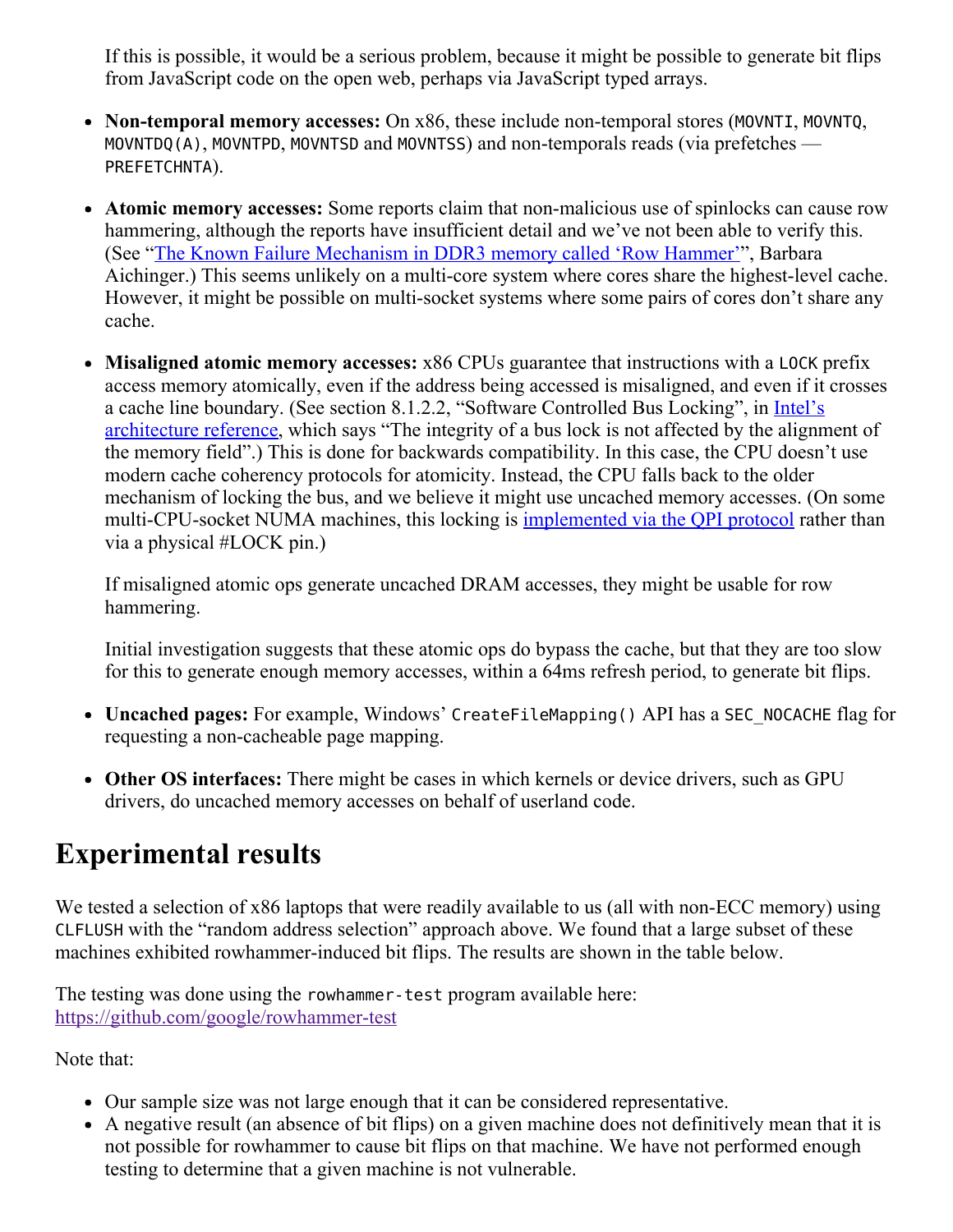As a result, we have decided to anonymize our results below.

All of the machines tested used DDR3 DRAM. It was not possible to identify the age of the DRAM in all cases.

|                  | Laptop model | Laptop year | <b>CPU</b> family<br>(microarchitecture) | <b>DRAM</b><br>manufacturer | Saw bit flip |
|------------------|--------------|-------------|------------------------------------------|-----------------------------|--------------|
| $\mathbf{1}$     | Model #1     | 2010        | Family V                                 | DRAM vendor E               | yes          |
| $\overline{c}$   | Model #2     | 2011        | Family W                                 | DRAM vendor A               | yes          |
| $\mathfrak{Z}$   | Model #2     | 2011        | Family W                                 | DRAM vendor A               | yes          |
| 4                | Model #2     | 2011        | Family W                                 | DRAM vendor E               | no           |
| 5                | Model #3     | 2011        | Family W                                 | DRAM vendor A               | yes          |
| 6                | Model #4     | 2012        | Family W                                 | DRAM vendor A               | yes          |
| $\boldsymbol{7}$ | Model #5     | 2012        | Family X                                 | DRAM vendor C               | no           |
| 8                | Model #5     | 2012        | Family X                                 | DRAM vendor C               | no           |
| 9                | Model #5     | 2013        | Family X                                 | DRAM vendor B               | yes          |
| 10               | Model #5     | 2013        | Family X                                 | DRAM vendor B               | yes          |
| 11               | Model #5     | 2013        | Family X                                 | DRAM vendor B               | yes          |
| 12               | Model #5     | 2013        | Family X                                 | DRAM vendor B               | yes          |
| 13               | Model #5     | 2013        | Family X                                 | DRAM vendor B               | yes          |
| 14               | Model #5     | 2013        | Family X                                 | DRAM vendor B               | yes          |
| 15               | Model #5     | 2013        | Family X                                 | DRAM vendor B               | yes          |
| 16               | Model #5     | 2013        | Family X                                 | DRAM vendor B               | yes          |
| 17               | Model #5     | 2013        | Family X                                 | DRAM vendor C               | no           |
| 18               | Model #5     | 2013        | Family X                                 | DRAM vendor C               | no           |
| 19               | Model #5     | 2013        | Family X                                 | DRAM vendor C               | no           |
| $20\,$           | Model #5     | 2013        | Family X                                 | DRAM vendor C               | no           |
| 21               | Model #5     | 2013        | Family X                                 | DRAM vendor C               | yes          |
| 22               | Model #5     | 2013        | Family X                                 | DRAM vendor C               | yes          |
| 23               | Model #6     | 2013        | Family Y                                 | DRAM vendor A               | no           |
| 24               | Model #6     | 2013        | Family Y                                 | DRAM vendor B               | no           |
| 25               | Model #6     | 2013        | Family Y                                 | DRAM vendor B               | no           |
| $26\,$           | Model #6     | 2013        | Family Y                                 | DRAM vendor B               | no           |
| $27\,$           | Model #6     | 2013        | Family Y                                 | DRAM vendor B               | no           |
| 28               | Model #7     | 2012        | Family W                                 | DRAM vendor D               | no           |
| 29               | Model #8     | 2014        | Family Z                                 | DRAM vendor A               | $\rm no$     |

We also tested some desktop machines, but did not see any bit flips on those. That could be because they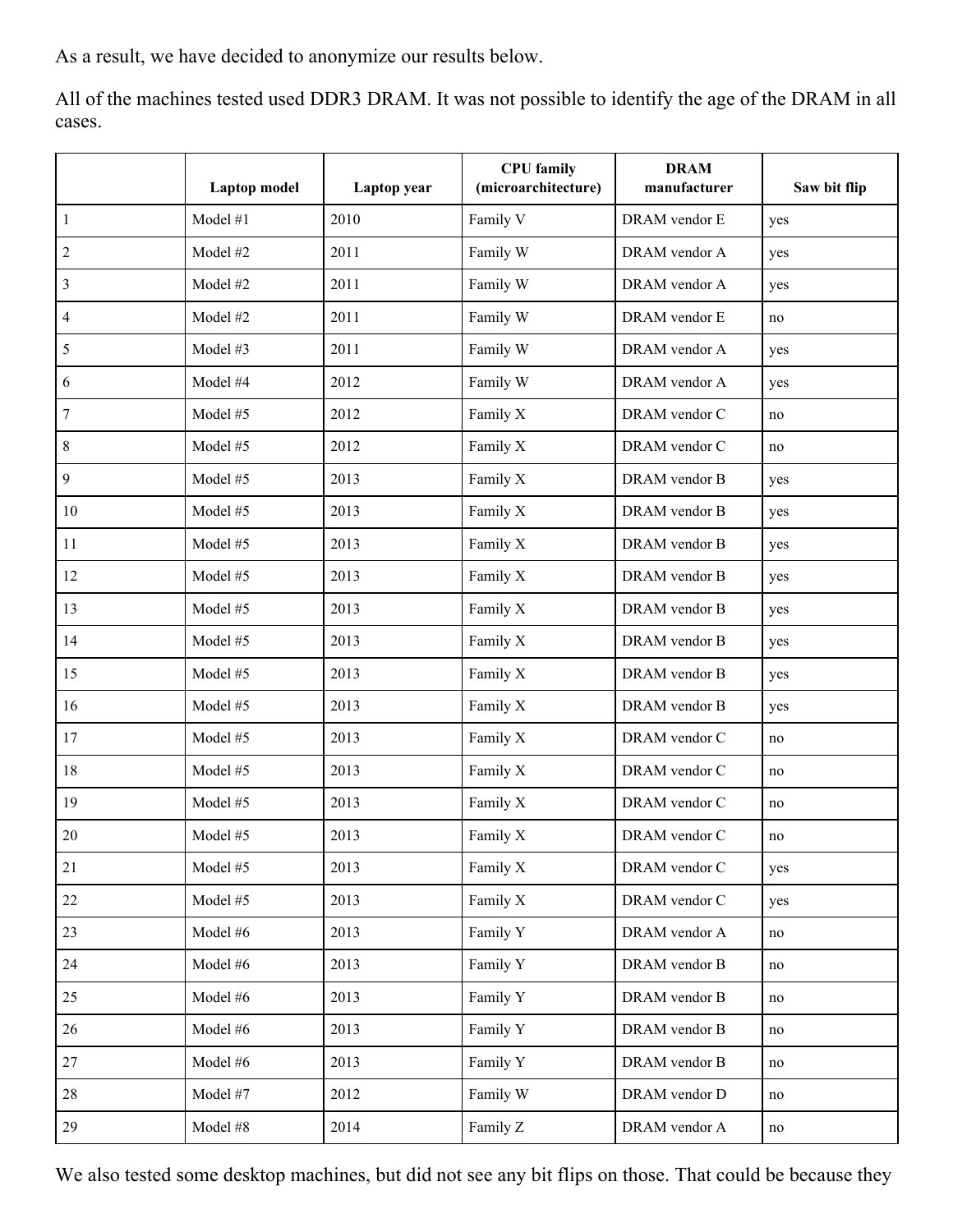were all relatively high-end machines with ECC memory. The ECC could be hiding bit flips.

### <span id="page-10-3"></span>**Testing your own machine**

Users may wish to test their own machines using the rowhammer-test tool above. If a machine produces bit flips during testing, users may wish to adjust security and trust decisions regarding the machine accordingly.

While an absence of bit flips during testing on a given machine does not automatically imply safety, it does provide some baseline assurance that causing bit flips is at least difficult on that machine.

### <span id="page-10-2"></span>**Mitigations**

### <span id="page-10-1"></span>**Targeted refreshes of adjacent rows**

Some schemes have been proposed for preventing rowhammer-induced bit flips by changing DRAM, memory controllers, or both.

A system could ensure that, within a given refresh period, it does not activate any given row too many times without also ensuring that neighbouring rows are refreshed. Yoongu Kim et al discuss this in their paper. They refer to proposals "to maintain an array of counters" (either in the memory controller or in DRAM) for counting activations. The paper proposes an alternative, probabilistic scheme called "PARA", which is stateless and thus does not require maintaining counters.

There are signs that some newer hardware implements mitigations:

- JEDEC's recently-published LPDDR4 standard for DRAM (where "LP" = "Low Power") specifies two rowhammer mitigation features that a memory controller would be expected to use. (See JEDEC document [JESD2094](http://www.jedec.org/standards-documents/results/jesd209-4) — registration is required to download specs from the JEDEC site, but it's free.)
	- <sup>o</sup> "Targeted Row Refresh" (TRR) mode, which allows the memory controller to ask the DRAM device to refresh a row's neighbours.
	- A "Maximum Activate Count" (MAC) metadata field, which specifies how many activations a row can safely endure before its neighbours need refreshing.

(The LPDDR4 spec does not mention "rowhammer" by name, but it does use the term "victim row".)

We found that at least one DRAM vendor indicates, in their public data sheets, that they implement rowhammer mitigations internally within a DRAM device, requiring no special memory controller support.

Some of the newer models of laptops that we tested did not exhibit bit flips. A possible explanation is that these laptops implement some rowhammer mitigations.

### <span id="page-10-0"></span>**BIOS updates and increasing refresh rates**

Have hardware vendors silently rolled out any BIOS updates to mitigate the rowhammer problem by changing how the BIOS configures the CPU's memory controller?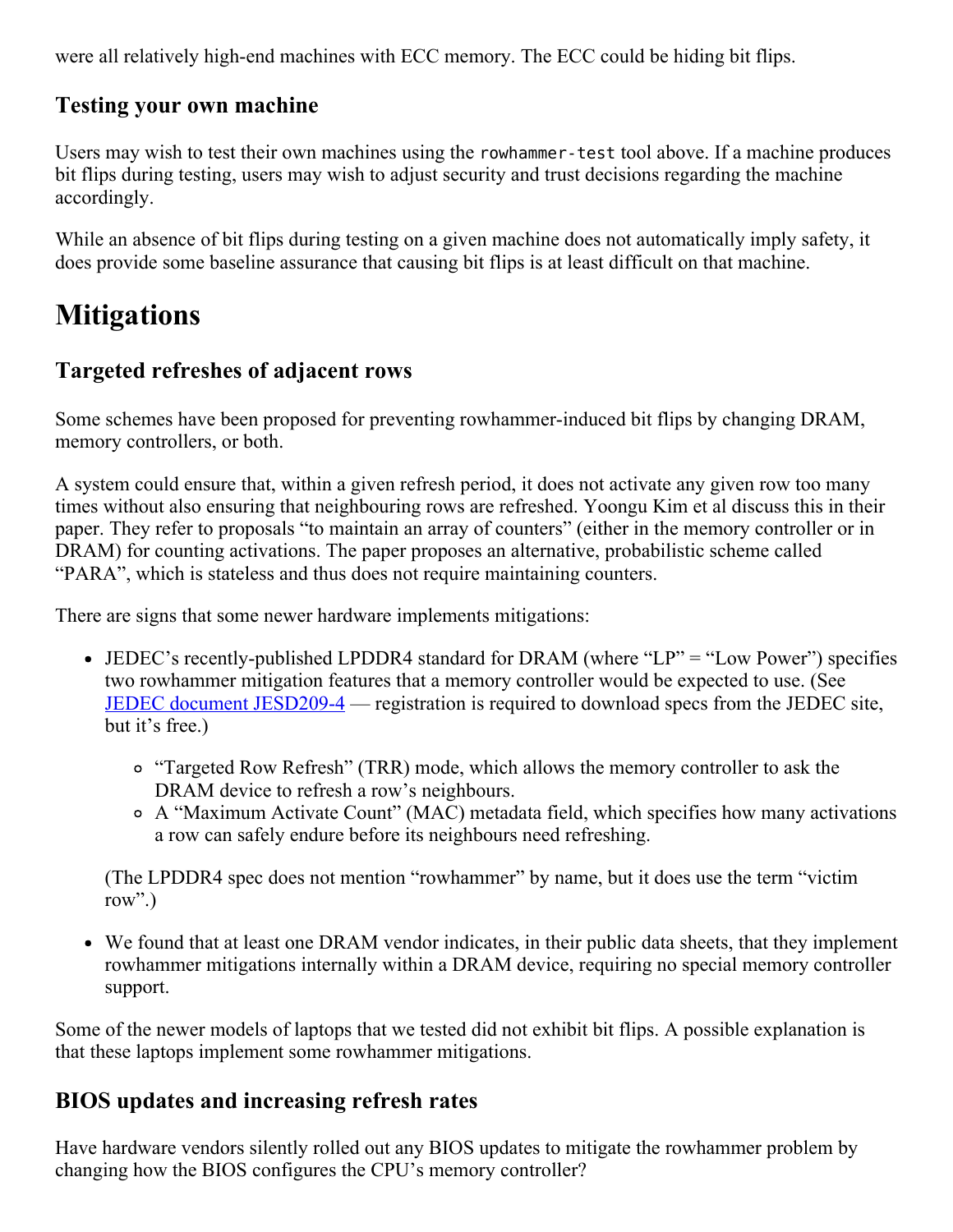As an experiment, we measured the time required to cause a bit flip via double-sided hammering on one Model #4 laptop. This ran in the "less than 5 minutes" range. Then we updated the laptop's BIOS to the latest version and re-ran the hammering test.

We initially thought this BIOS update had fixed the issue. However, after almost 40 minutes of sequentially hammering memory, some locations exhibited bit flips.

We conjecture that the BIOS update increased the DRAM refresh rate, making it harder — but not impossible — to cause enough disturbance between DRAM refresh cycles. This fits with data from Yoongu Kim et al's paper (see Figure 4) which shows that, for some DRAM modules, a refresh period of 32ms is not short enough to reduce the error rate to zero.

We have not done a wider test of BIOS updates on other laptops.

### <span id="page-11-1"></span>**Monitoring for row hammering using perf counters**

It might be possible to detect row hammering attempts using CPUs' performance counters. In order to hammer an area of DRAM effectively, an attacker must generate a large number of accesses to the underlying DRAM in a short amount of time. Whether this is done using CLFLUSH or using only normal memory accesses, it will generate a large number of cache misses.

Modern CPUs provide mechanisms that allow monitoring of cache misses for purposes of performance analysis. These mechanisms can be repurposed by a defender to monitor the system for sudden bursts of cache misses, as truly cache-pessimal access patterns appear to be rare in typical laptop and desktop workloads. By measuring "time elapsed per N cache misses" and monitoring for abnormal changes, we have been able to detect aggressive hammering even on systems that were running under a heavy load (a multi-core Linux kernel compile) during the attack. Unfortunately, while detection seems possible for aggressive hammering, it is unclear what to do in response, and unclear how common false positives will be.

While it is likely that attackers can adapt their attacks to evade such monitoring, this would increase the required engineering effort, making this monitoring somewhat comparable to an intrusion detection system.

### <span id="page-11-0"></span>**On disclosures**

The computing industry (of which Google is a part) is accustomed to security bugs in software. It has developed an understanding of the importance of public discussion and disclosure of security issues. Through these public discussions, it has developed a better understanding of when bugs have security implications. Though the industry is less accustomed to hardware bugs, hardware security can benefit from the same processes of public discussion and disclosure.

With this in mind, we can draw two lessons:

**Exploitability of the bug:** Looking backward, had there been more public disclosures about the rowhammer problem, it might have been identified as an exploitable security issue sooner. It appears that vendors have known about rowhammer for a while, as shown by the presence of rowhammer mitigations in LPDDR4. It may be that vendors only considered rowhammer to be a reliability problem.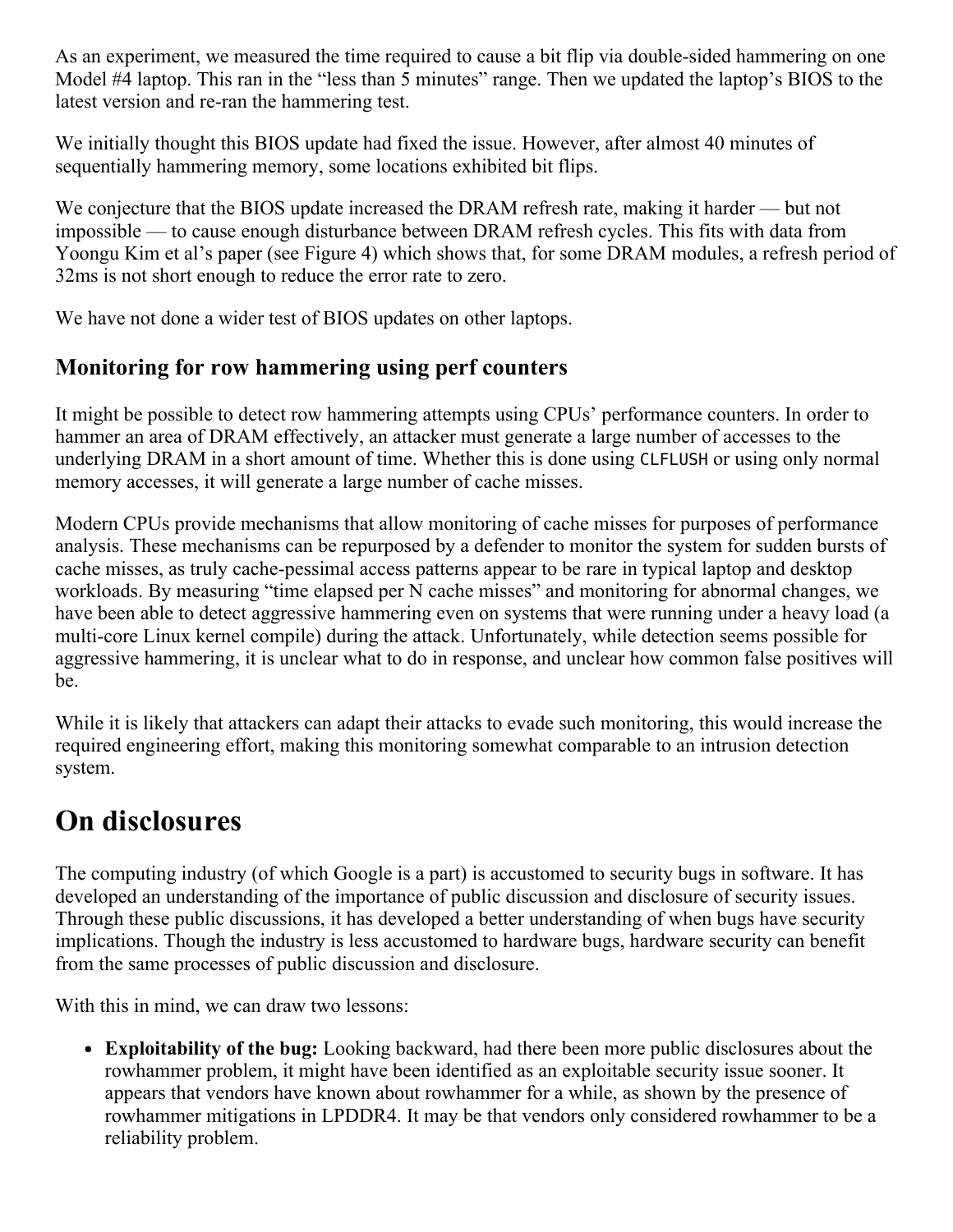**Evaluating machines:** Looking forward, the release of more technical information about rowhammer would aid evaluation of which machines are vulnerable and which are not. At the time of writing, it is difficult to tell which machines are definitely safe from rowhammer. Testing can show that a machine is vulnerable, but not that it is invulnerable.

We explore these two points in more detail below.

### <span id="page-12-1"></span>**On exploitability of bugs**

Vendors may have considered rowhammer to be only a reliability issue, and assumed that it is too difficult to exploit. None of the public material we have seen on rowhammer (except for the paper by Yoongu Kim et al) discusses security implications.

However, many bugs that appear to be difficult to exploit have turned out to be exploitable. These bugs might initially appear to be "only" reliability issues, but are really security issues.

An extreme example of a hard-to-exploit bug is described in a recent Project Zero blog post (see "The poisoned NUL byte, 2014 edition"). This shows how an off-by-one NUL byte overwrite could be exploited to gain root privileges from a normal user account.

To many security researchers, especially those who practice writing proof-of-concept exploits, it is well known that bit flips can be exploitable. For example, a 2003 paper explains how to use random bit flips to escape from a Java VM. (See "Using Memory Errors to Attack a Virtual [Machine"](https://www.cs.princeton.edu/~appel/papers/memerr.pdf) by Sudhakar Govindavajhala and Andrew W. Appel.)

Furthermore, as we have shown, rowhammer-induced bit flips are sometimes more easily exploitable than random bit flips, because they are repeatable.

### <span id="page-12-0"></span>**On vulnerability of machines**

We encourage vendors to publicly release information about past, current and future devices so that security researchers, and the public at large, can evaluate them with reference to the rowhammer problem.

The following information would be helpful:

- For each model of DRAM device:
	- Is the DRAM device susceptible to rowhammer-induced bit flips at the physical level?
	- What rowhammer mitigations does the DRAM device implement? Does it implement TRR and MAC? Does it implement mitigations that require support from the memory controller, or internal mitigations that don't require this?
- For each model of CPU:
	- What mitigations does the CPU's memory controller implement? Do these mitigations require support from the DRAM devices?
	- Is there public documentation for how to program the memory controller on machine startup?
	- Is it possible to read or write the memory controller's settings after startup, to verify mitigations or enable mitigations?